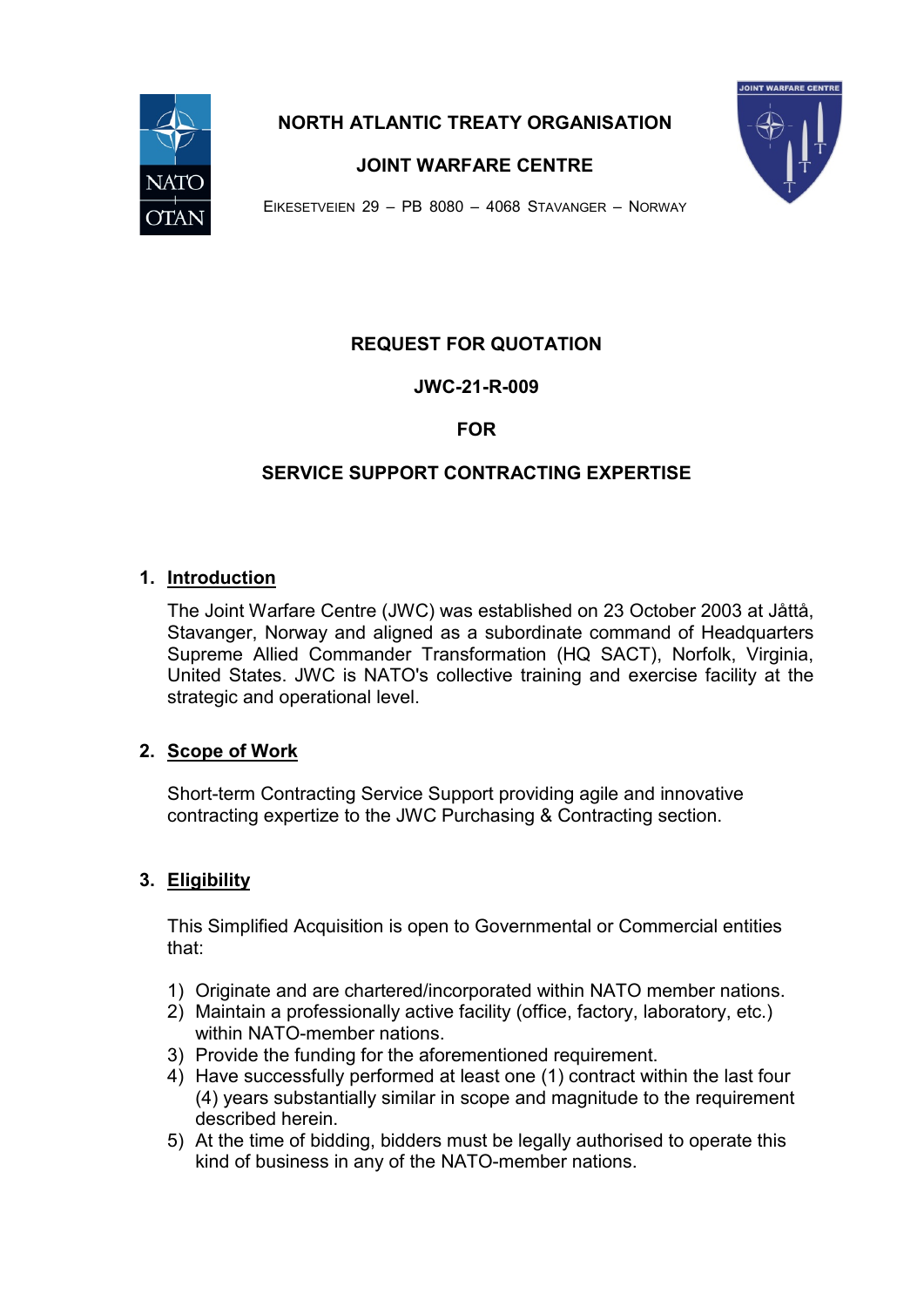# **4. Type of Contract**

Firm Fixed Price Deliverable

## **5. Period of Performance and Magnitude**

#### Period of performance:

As soon as possible and not later than 18 October 2021 - estimated duration not to exceed 6 months from start date.

#### Expected Effort

The effort required is expected to be between 110 - 130 billable units/days within the stated period of performance.

#### Normal Work Days:

Monday-Friday 0730 to 1530 on routine operation.

## **6. Tasking and deliverables:**

The Company will be required to primarily provide the following services:

- 1) Assist the Purchasing & Contracting Team to develop innovative Request for Proposals and contract specific information with each Statement of Work (SOW). This information shall include, but not be limited to; market research, warranties, disputes, indemnities, delays, delivery schedules, payments, penalties.
- 2) Develop and review contract and acquisition-related documentation including, but not limited to; acquisition/procurement procedures, contract analysis, sole source justifications, budget and technical reviews.
- 3) In line with NATO rules and regulations, prepare and process competitive bidding and other means of quotations for services required for the execution of the mission.
- 4) Perform contract administration, including amendments and modifications of in-place contracts, review for currency, accuracy and renewal applicability, throughout the contract period.

## <span id="page-1-0"></span>**7. Experience and Competency:**

- 1) Companies bidding must have relevant experience with managing contract strategies and acquisition processes from a Customer's perspective. This should include development of SOW and other relevant contract documentation in support of preparation, negotiation, award and administration of Governmental or commercial contracts.
- 2) Must be able to document an extensive experience in interpreting and applying statutes, regulations, policies and procedures applicable to contracts, cost/budget analysis of contracts, reviewing contractor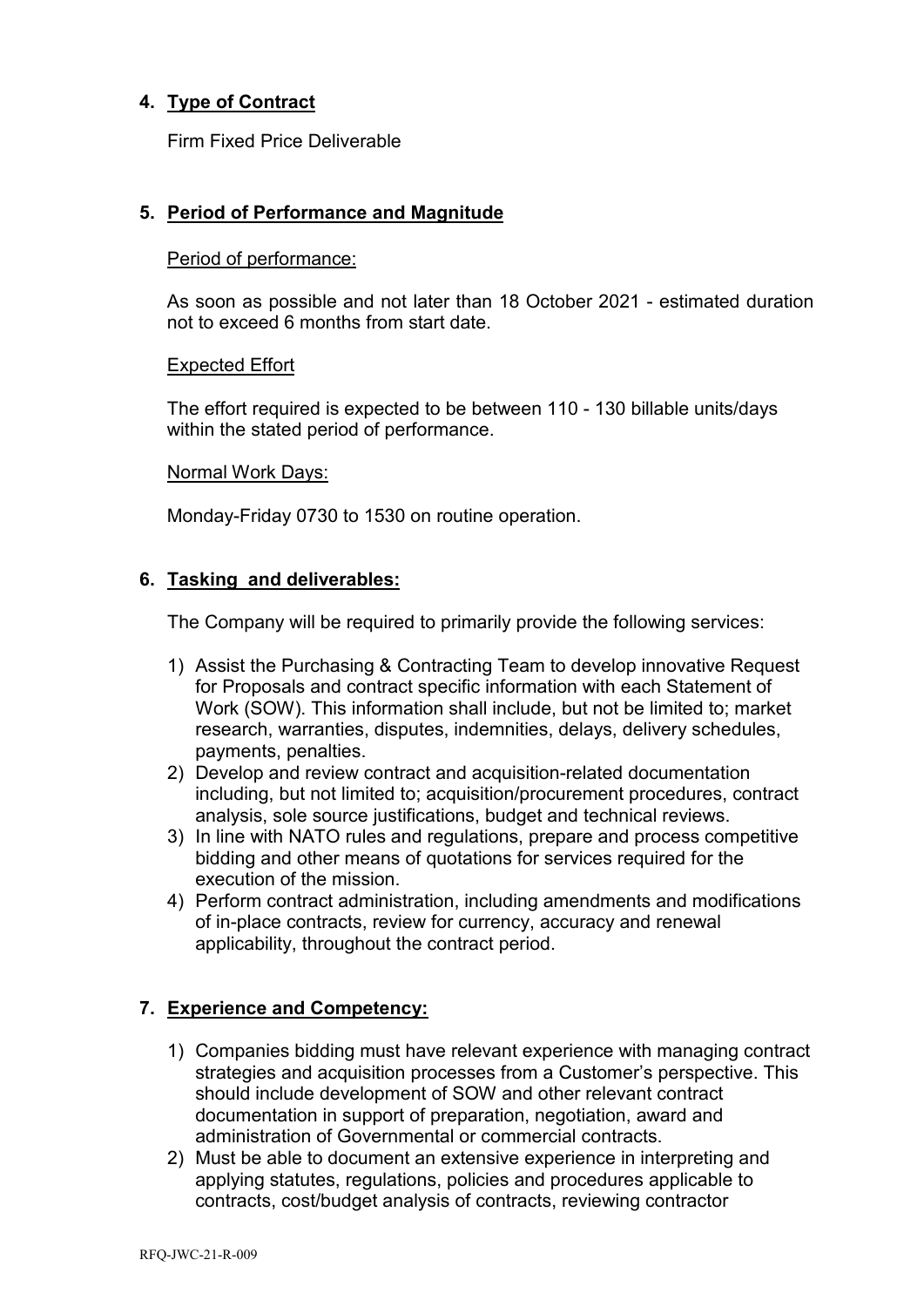performance and technical, legal and scheduling analysis and negotiations with international firms.

3) Personnel provided by the company will become part of an established JWC-team and work in an international environment where English is the work language. The expectation is therefore that the on-site representative(s) of the company will be able to quickly adapt to, and fully operate in this environment. The company representative(s) will be expected to directly deliver on the company's experience and past performance whilst also have the ability to work independently, effectively and structured. Furthermore, in order to complement its on-site personnel, the company is required to provide a reach-back capacity as and when required.

#### Desired:

Provided personnel:

- 1) Have some experience in supporting a military organisation.
- 2) Have an understanding of Agile practices and are able to translate and creatively utilize its methods.
- 3) Are trained in and have used an e-Procurement tool, preferably integrated with an ERP/Financial Management System such as Oracle or SAP.

## **8. Security Considerations**

The Company shall be responsible for the safeguarding of NATO classified Information, material and equipment entrusted to them or generated by them in connection with the performance of the Contract.

Any information regarding this contract cannot be published.

#### Engagement pre-requisite:

Valid and active NATO SECRET Security Clearance or equivalent national level for all personnel provided in direct support of this contract.

## **9. Confidentiality**

- 1) The Company shall keep confidential any information obtained under or in connection with the Contract and shall not divulge the same to any third party without the prior written consent by the JWC.
- 2) Personnel selected to perform work under this contract are forbidden to share commercial-in-confidence information dealt with in the execution of this work with any individuals outside of current JWC BUDFIN staff or outside companies to include the bidding company. Additionally, release of some information may be restricted for the individual(s) performing the work if the Contracting Officer chooses that it is in the best interest of JWC.
- 3) The provisions of this Article shall continue in force notwithstanding the completion, expiration, cancellation or termination of this Contract.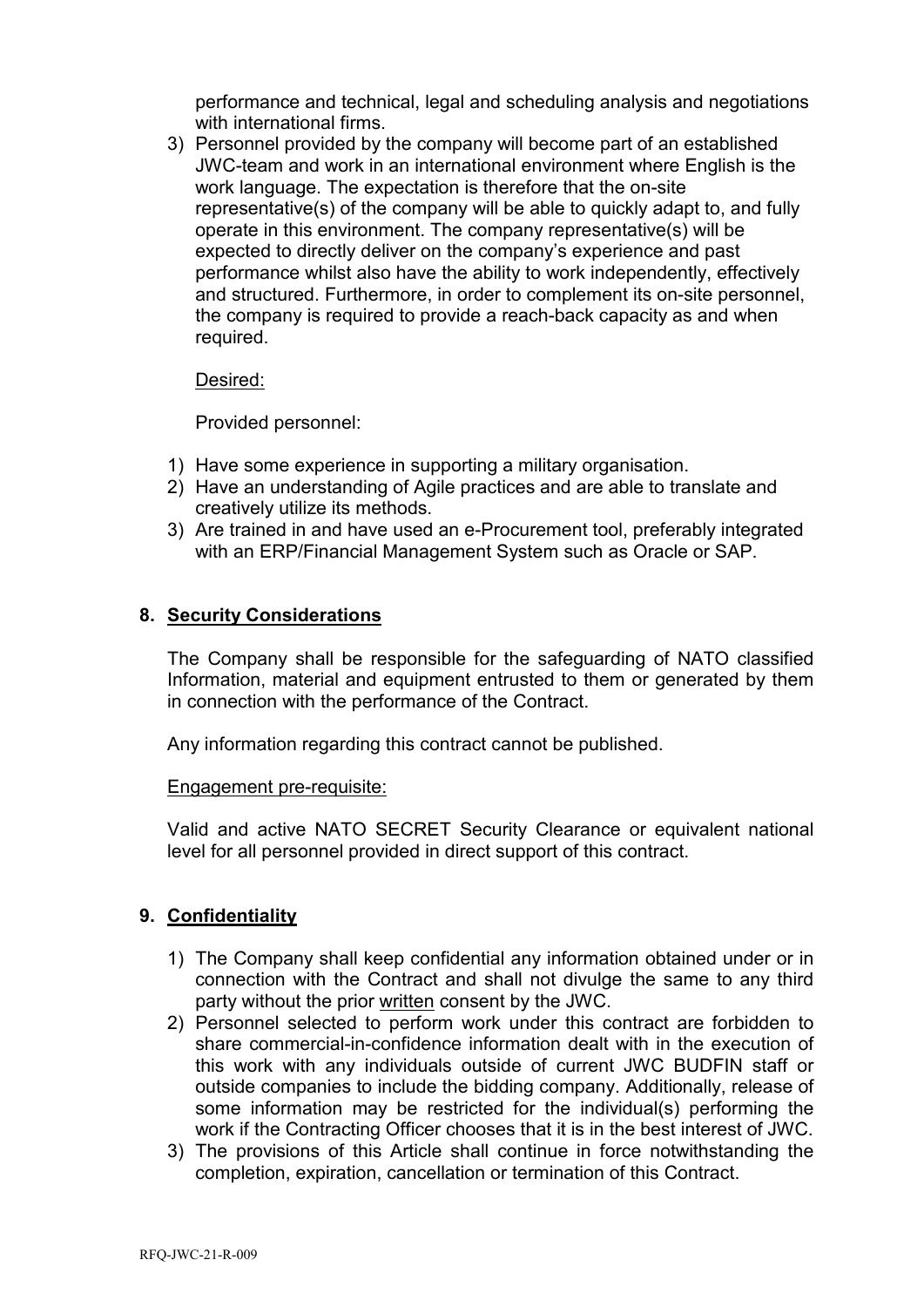## **10. Place of Performance**

The work will be done on site at JWC, Stavanger, and there will be NO requirement to travel on behalf of JWC for the duration of the contract. Remote work may be considered to a limited degree.

## **11.Pricing**

Bids must be submitted with a Unit/Daily Rate using the attached Bid Form. The quoted rate must be "all-inclusive" [i.e. including but not limited to any travel required by the Company, per diem/subsistence allowance, accommodation, local transport etc.].

Please note that JWC will not be able to provide assistance with local transportation or accommodation.

## **12.Currency**

Bidders may quote in NOK only. Bidders are also advised that all invoices and payments will be made in the currency agreed in the contract. Bank charges related to any payments outside Norway will be charged to the Company.

## **13.Price Comparison**

For the purpose of price comparison, all quoted prices will be in NOK. JWC will make the evaluation of bids solely on the basis of the requirements specified herein. Bids will be evaluated upon the technical acceptability of each submitted Qualifications Matrix (Annex A) and the price proposals. The anticipated Deliverable contract shall be awarded to the bidder(s) submitting the *Technically Compliant Lowest Price* offer.

JWC is not responsible for seeking any information that is not easily identified and available in the proposal package.

# **14.Partial Bidding**

Partial Bidding is NOT AUTHORIZED.

## **15. Bid Closing Date**

Bids must be received at JWC **not later than 12:00 hours (local time Norway), 17 September 2021**. At that time and date, bidding will be closed.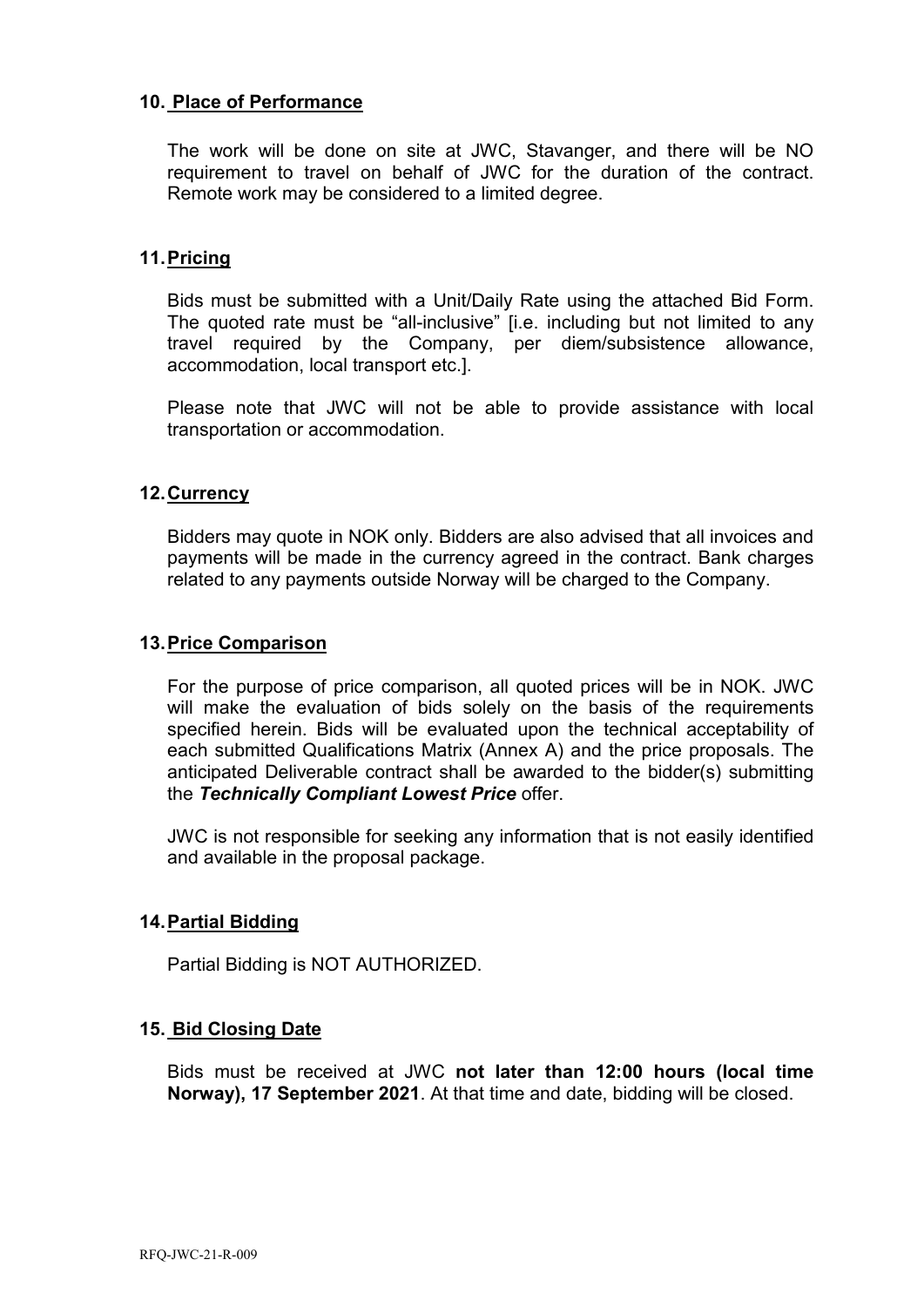## **16. Bid Submittal**

As this procurement is executed under Simplified Acquisition procedures, you are kindly requested to submit the completed forms to the following email address:

Email Address: [pcs@jwc.nato.int](mailto:pcs@jwc.nato.int)

In the subject field of the e-mail, please use the following reference:

## *BID PROPOSAL JWC-21-R-009*

## **17.Communications and Contacts for Clarification**

#### 1. Communications in General

Any communications related to this RFQ, between a prospective bidder and JWC shall only be through the JWC Contracting Officer and/or JWC Contracting Specialist; only such persons may, during the solicitation and evaluation period, answer inquiries regarding this RFQ. There shall be no contact with regards to this RFQ with other JWC or NATO personnel. This is to maintain all bidders on an equal and competitive footing. Bidders not following this rule will be disqualified.

#### 2. Bidders Request for Clarification

Bidders should seek clarification as soon as possible. Any explanation desired by a bidder regarding the meaning or interpretation of this RFQ, specifications etc., must be requested in writing (letter or email) to the Contracting Officer. The Contracting Officer must receive clarification requests at least the day before bid closing. It is the Contracting Officer's exclusive right to deny or grant an extension of the closing date.

Information given to a bidder will be furnished to all prospective bidders, by way of a clarification to the RFQ. Oral explanations or instructions will not be binding unless confirmed in writing by the Contracting Officer.

#### 3. Clarification of Proposals and Discussions

During the proposal evaluation process, JWC reserves the right to discuss any proposal with the bidders in order to clarify what is being offered (technical capabilities, financial information, investment plan, etc.) and to resolve any potential areas of non-compliance. However, no change to the content of the proposal (technical, financial, etc.) shall be permitted.

#### 4. Point of Contact

Mr Kjetil Sand, Contracting Officer Tel: +47 52 87 92 90 E-mail address: [kjetil.sand@jwc.nato.int](mailto:kjetil.sand@jwc.nato.int)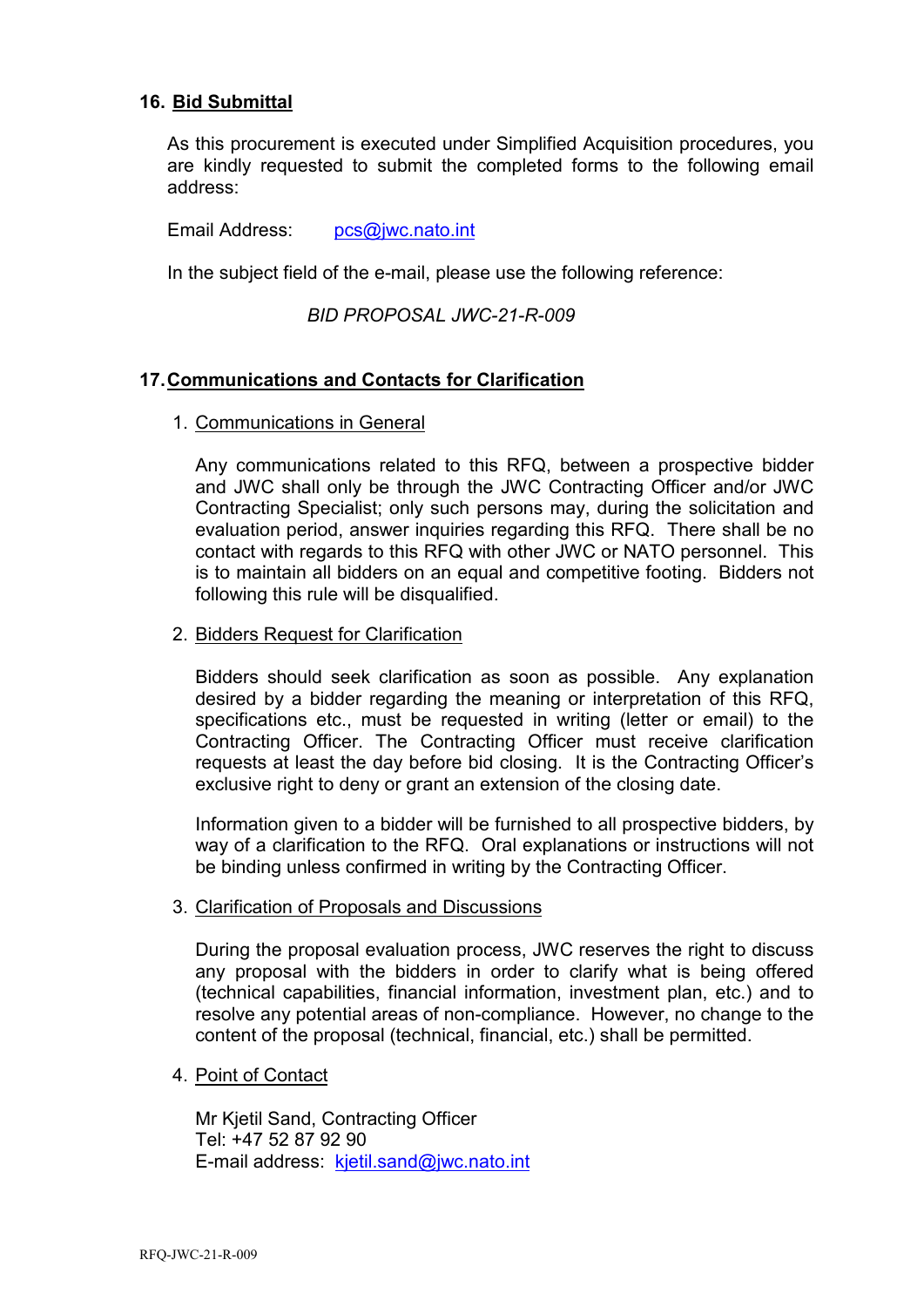All correspondence is also to be forwarded to group email box: **[pcs@jwc.nato.int](mailto:pcs@jwc.nato.int)**

Joint Warfare Centre BUDFIN – Purchasing and Contracting Branch ATTN: Kjetil Sand P.O. Box 8080 Gamle Eikesetveien 29 N-4068 Stavanger Norway

# **18.NATO General Terms and Conditions**

Visit the following website for JWC General Terms and Conditions (hyperlink): http://www.jwc.nato.int/images/stories/\_news\_items\_/2016/JWC\_GENERAL [TERMS\\_AND\\_CONDITIONS\\_2016June.pdf](http://www.jwc.nato.int/images/stories/_news_items_/2016/JWC_GENERAL_TERMS_AND_CONDITIONS_2016June.pdf)

# **19.Exclusion**

The Company will not be permitted to compete for any contracts which derives from contract requirements developed under this contract.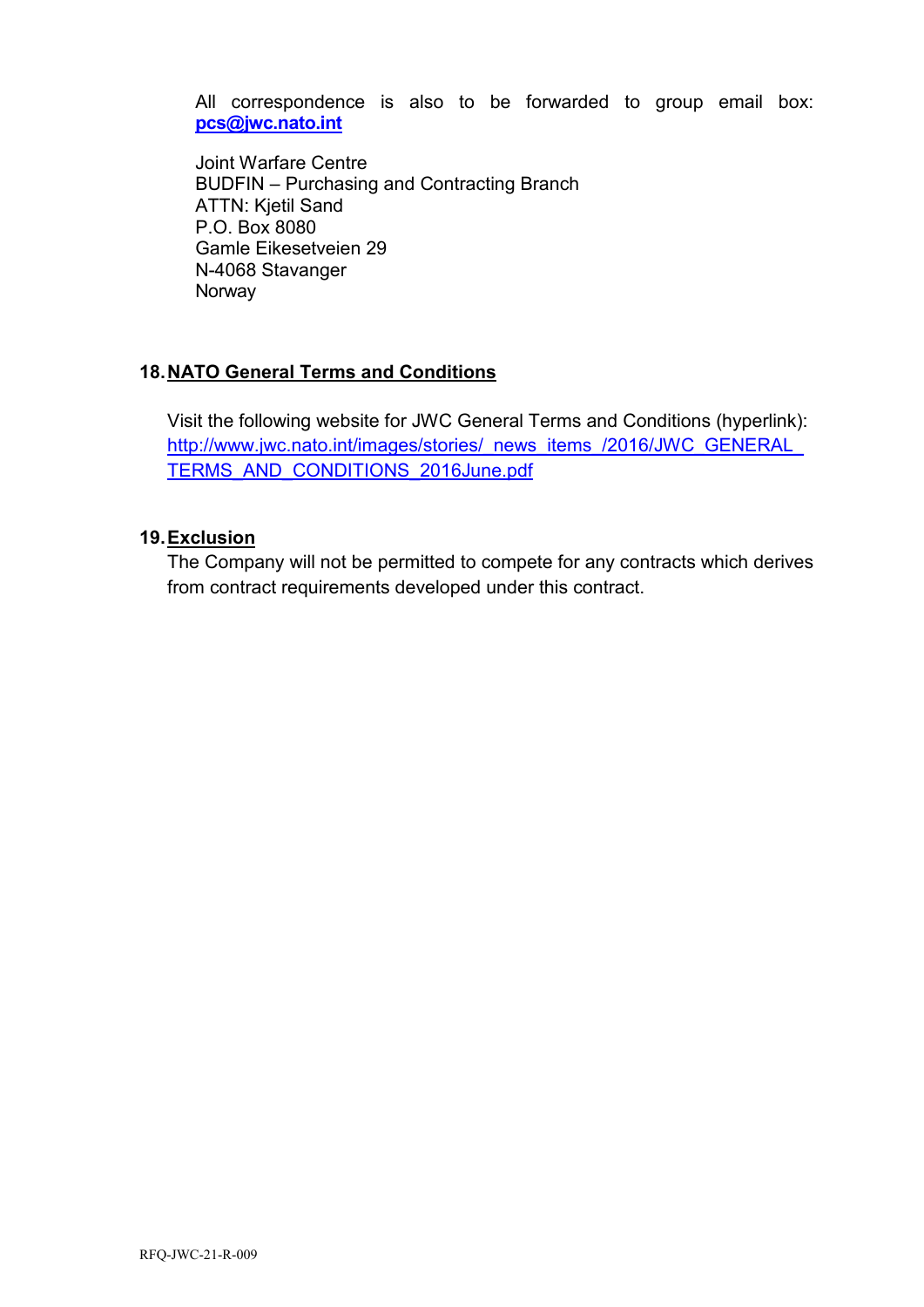|  | Annex A – Qualifications Matrix in accordance with paragraph 7 |  |  |  |  |  |
|--|----------------------------------------------------------------|--|--|--|--|--|
|--|----------------------------------------------------------------|--|--|--|--|--|

| <b>Required Experience and Competency</b>                                                                                             | <b>Company Response</b> |
|---------------------------------------------------------------------------------------------------------------------------------------|-------------------------|
| Extensive experience with managing<br>acquisition processes from a Customers'<br>perspective.                                         |                         |
|                                                                                                                                       |                         |
| Work experience with all stages of a<br>contract lifecycle. (Please provide a short<br>comment to each of the most common<br>stages). |                         |
| Have developed SOW's and produced<br>other relevant contract documentation.                                                           |                         |
| Ability to work effectively and structured in<br>a team where English is the work<br>language.                                        |                         |
| Able to start not later than 18 October 21.                                                                                           |                         |
| <b>Security</b>                                                                                                                       | <b>Company Response</b> |
| Valid and active NATO SECRET Security<br>Clearance                                                                                    |                         |
| <b>Desired Qualifications</b>                                                                                                         | <b>Company Response</b> |
| Previous experience in supporting a<br>military organisation.                                                                         |                         |
|                                                                                                                                       |                         |
| Understands Agile practices and is able to<br>translate and creatively utilize its methods.                                           |                         |
| <b>Other</b><br>Any other comments relevant to the                                                                                    | <b>Company Response</b> |

| Date: |  |  |  |  |
|-------|--|--|--|--|
|       |  |  |  |  |

| Signature: |  |
|------------|--|
|            |  |
|            |  |

| Name & Title: |  |
|---------------|--|
|               |  |

| Company: |  |  |
|----------|--|--|
|          |  |  |

Bid Reference: JWC-21-R-009\_